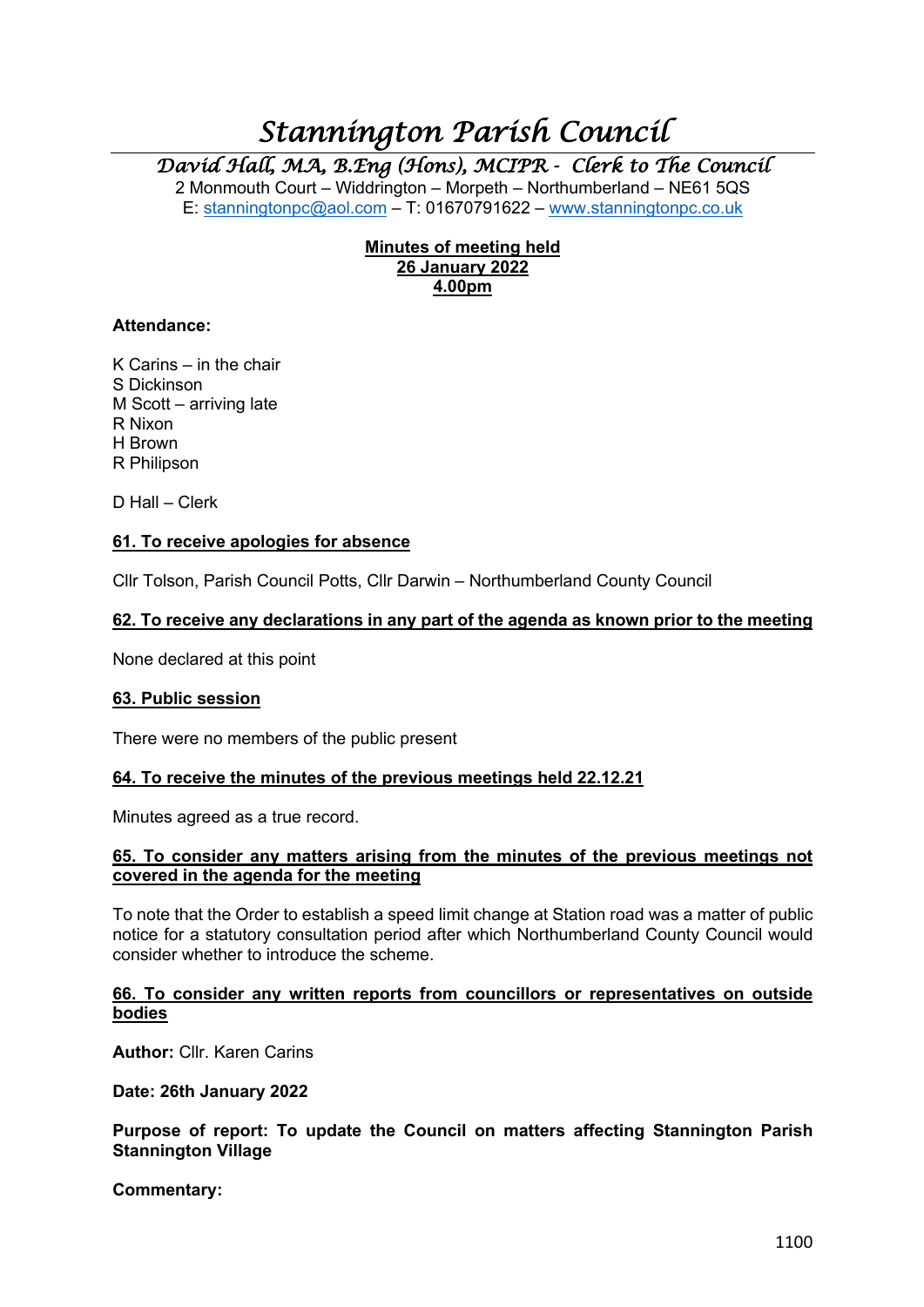The Christmas tree will require new lights this year. A defibrillator has been requested by Blagdon Cricket Club. A grit bin has been requested for the Cemetery Car Park and a bin is required on Church Road. Stannington First School and Stannington Ridley Scouts have asked to be involved in any events or celebrations surrounding the Queen's Platinum Jubilee. Requests for a deep clean in the bus shelters and repainting of the benches in the village have been received.

**Actions requested:** The council to consider the Blagdon Cricket Club, Stannington First School and Stannington Ridley Scouts requests. A grit bin and rubbish bin be purchased and the bus shelters and benches be cleaned/painted.

#### **Stannington Station**

#### **Commentary:**

The long outstanding reduction in speed limit signs are still expected in the next few weeks after the appropriate consultation is carried out by Northumberland County Council. The complaints around lighting pollution and planning permission regarding the illuminated advertising hoarding at the Filling Station are now in the hands Northumberland County Council Planning Enforcement Officer.

**Actions requested:** To continue to liaise with the residents and businesses on Station Road.

#### **The Coronavirus Pandemic Commentary:**

Volunteers have continued to assist residents in the Parish.

#### **Actions requested:**

To discuss at the next Parish Council meeting, how we can further support the residents and businesses in our Parish.

#### **Netherton Park**

Work to clear the main site has continued at pace over the last 3 weeks and the subcontractors MGL have this week started to wind down their operations and remove large equipment as the substantive clearance has been completed. The main access road has had extensive tarmac repairs last week, which has made a huge positive difference to the state of the road. HERAS fencing has been put up around the whole of the site and last week the area along the Drive where the first five houses will be built, has been fenced in to delineate the area and to create a boundary to 'The Green'.

There have been no issues or concerns of any substance to report since last time although on Friday, last week, a subcontractor to MGL in moving a large machine from site knocked over a lamppost outside the entrance to Kyloe House.

A dialogue is ongoing between Bellway and the County Council (Highways) regarding the 'road safety plan' which is still to be sent to residents and the Parish Council for consultation. The issues of road safety have been paramount in residents concerns over the last couple of years, so getting it right is important..

The construction haul road (parallel to the access road) should be started soon but until that is done and the core services installed along the Drive, no actual housing construction work can be done.

Revised documentation was recently posted on the NCC Planning website showing the indicative build plan across the site in something like 19 zones. Residents have been told categorically that the main access road will not be widened and will be 4.8m with a 1.5m pavement.

# **Actions requested:**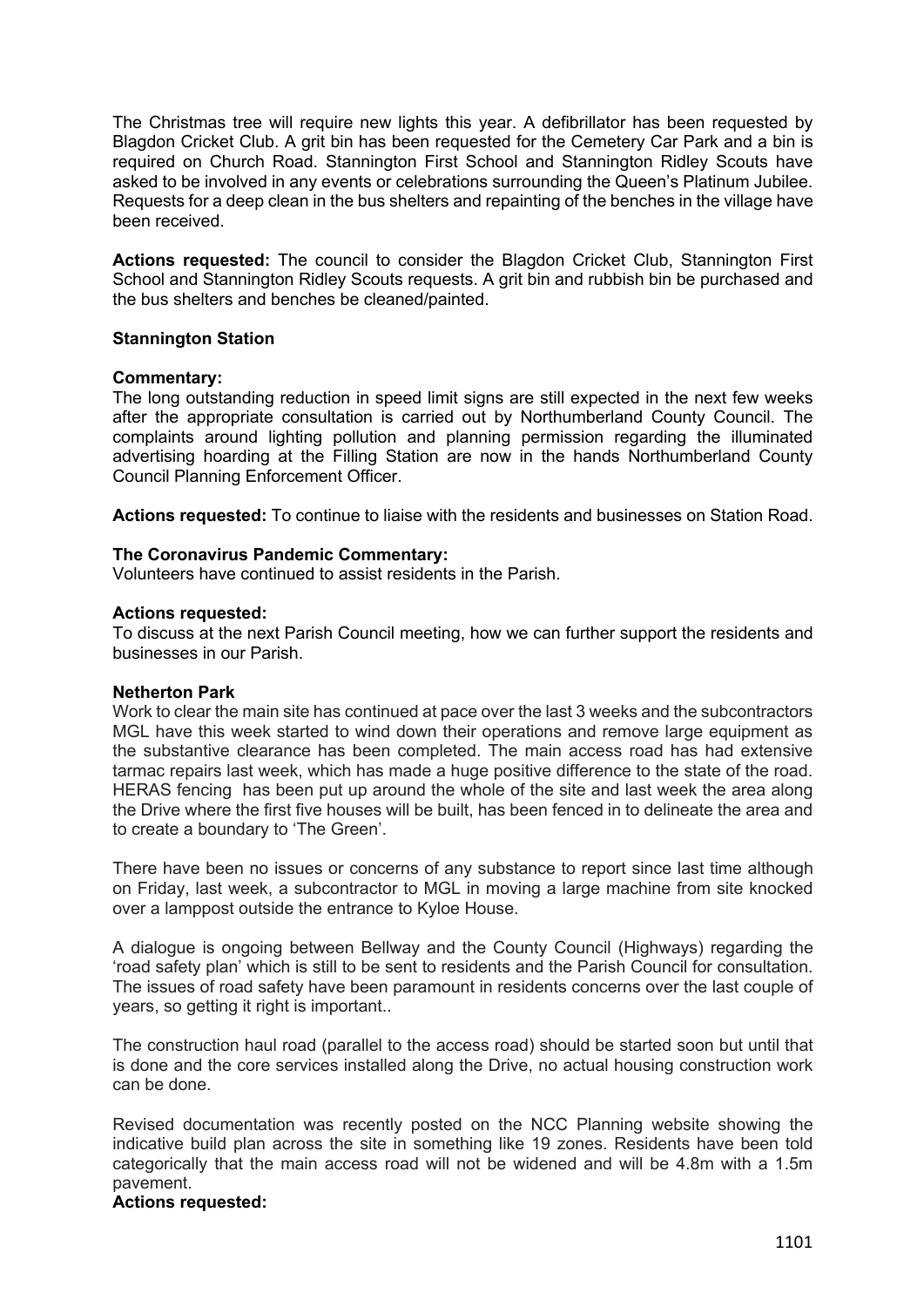The council to continue to work with residents.

# **Saint Marys Park**

**Commentary:** There have been no reports from St Marys Park.

# **Actions requested:**

The council to continue to work with residents.

# **WW2 Event**

# **Commentary:**

The WW2 group has arranged a Rock and Blues night on the 26<sup>th</sup> March in the Village Hall. All proceeds will go towards the June event.

# **POLICE REPORT**

Awaiting confirmation of PC Andrea Potts attendance at the PC meeting or the submission of a report.

# **Actions requested:**

To liaise with the Local Area Police

# **REPORT TO THE COUNCIL**

**Author:** Cllr Malcolm Scott

**Date: 24th January 2022** 

**Purpose of report:** To update the Council on issues raised

# **Commentary:**

- a) I have recently been putting up various notices in the Village Notice Board next to the Northbound Bus Stop. The board is now badly damaged and not weatherproof due to the clear plastic type panels now being loose and out of the frame. Rainwater can now get into the board and spoil any notices displayed. The blue felt type backing is also now badly deteriorated and when wet seeps on to the notices. Can this board be replaced as a matter of urgency? The issue of replacing the board was discussed at Council some time ago.
- b) As the current notice boards located at the bus stop and hairdressing salon in the village are not seen by many is it possible that we can have another new notice board erected in the Ridley Car Park. This could be located at the side or the Hearse House or adjacent to the Ridley Arms where people visiting the pub would then be able to get to know of the various Village events and Notices.
- c) The Battle of Britain/WW2 event is to be held on June  $18<sup>th</sup>$ , 2022. The event Committee are required to submit the Safety Advice Group form to the County Council within the next month. Could the Council please confirm in writing as soon as possible that the Event is going to be able to 'piggyback' the Parish Council's Insurance Cover for the event.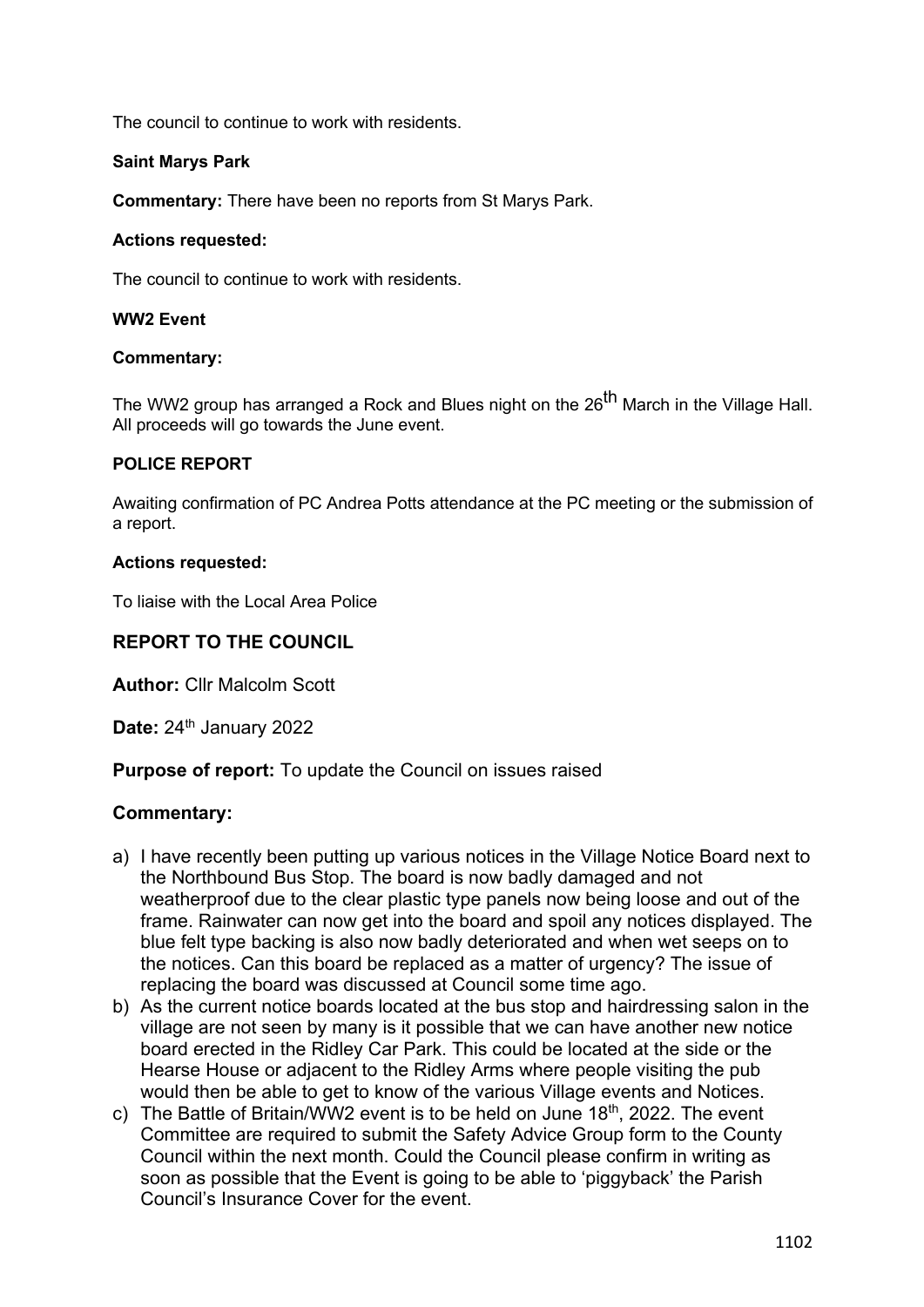# **Actions requested:**

- a) Provide a replacement Village Notice Board at the Bus shelter.
- b) Request permission from N.C.C. and the Ridley Arms to provide and erect a new Village Notice Board in the Ridley Arms Car Park.
- c) Provide written confirmation the Stannington Battle of Britain/Home Front/WW2 event that the insurance is now in place.

# **67. To consider Councillors items/projects**

- Queens Platinum Jubilee the Council to run a series of activities including a Street Party, coins/mugs for the school children, scarecrow competition, Platinum bloom competition. A small task and finish group to be arranges to spearhead this activity. It is also proposed to install a seat at the corners of the parish and possible naming of the old A1 as Platinum Drive.
- Play Area funding expected to be secured for this and due consideration to now be given to extending the range of equipment
- Freemen of the Parish Agreed to arrange an event in the Autumn for the previously proposed nominees
- Bus shelters, seats, bins & benches work ongoing to clean all shelters around the parish and painting programme planned for the summer. New notice boards to be ordered for Station Road, Clifton and Stannington Village as these are broken and repairs to other notice boards.
- Battle of Britain Event noted that the event is a Council event and that an ad hoc committee are planning and organising this
- Cemetery Northumberland County Council have been asked to do some tree work to the lime trees in the closed church yard of St Mary's which overhang the cemetery and the Parish Council contractor undertaking repair work after the serious storms in December

# **68. To consider items pertaining to development control**

Councillors considered the following applications lodged with the local planning authority:

# **Ground floor extension to front elevation.**

Planning Application 2 Rivergreen Gardens St Mary Park Morpeth NE61 6FY Ref. No: 21/04668/FUL | Received: Thu 02 Dec 2021 | Validated: Thu 02 Dec 2021 | **Addition of a dormer window to the rear of the property, demolition of existing conservatory and construction of new extension, removal of window to outhouse and addition of bifold doors** Planning Application Stanmore 11 Station Road Stannington NE61 6DS Ref. No: 21/03676/FUL | Received: Fri 17 Sep 2021 | Validated: Mon 06 Dec 2021 | Status: Pending Decision

**Retrospective application for alteration/re profiling to land levels related to residential development.**

Planning Application

Hepscott Park Stannington Northumberland

Ref. No: 22/00075/FUL | Received: Tue 11 Jan 2022 | Validated: Thu 13 Jan 2022 |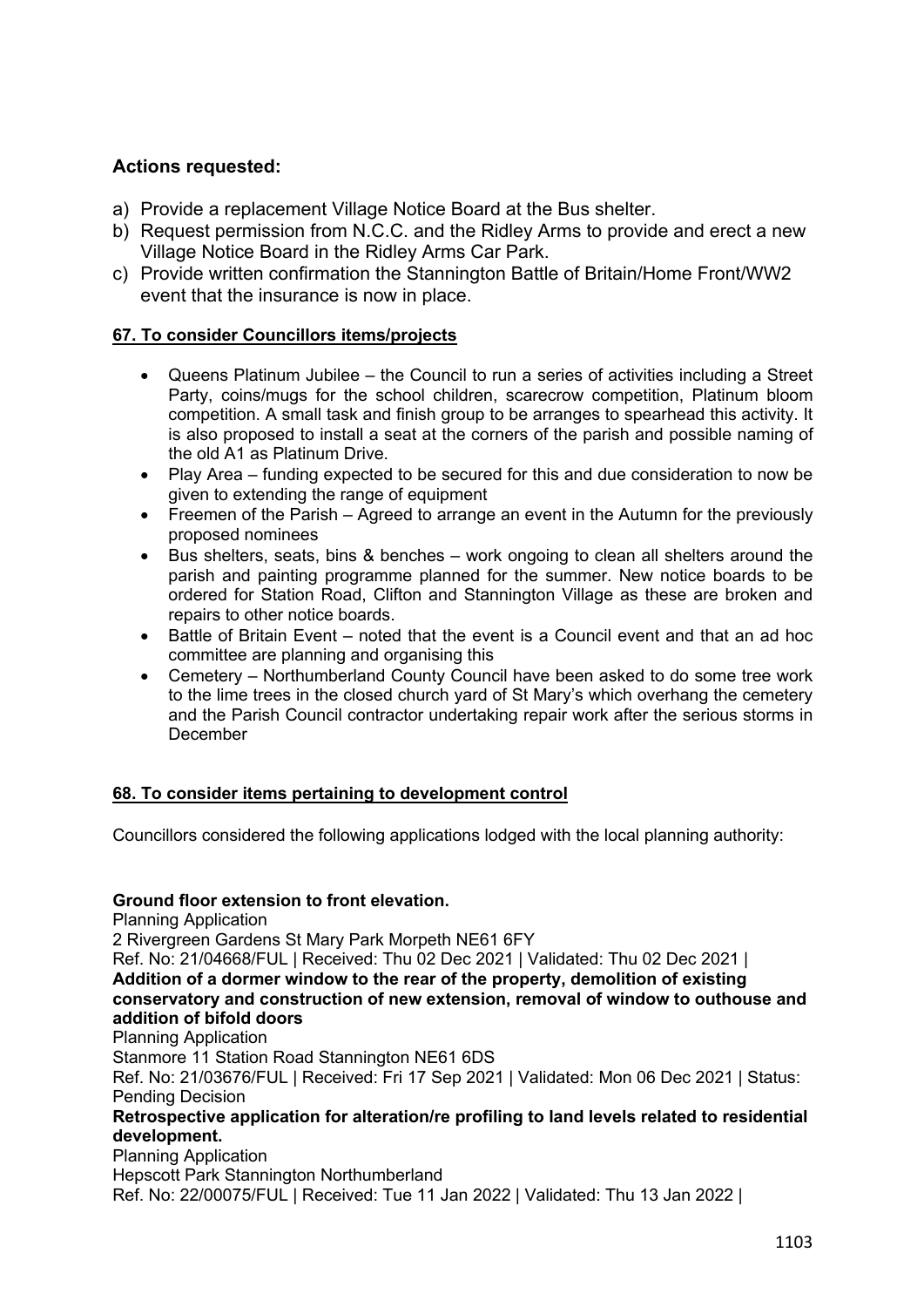# **Resolved that the Council raise no objection to these planning applications**

Note: Notices of appeal – none Notices of enquiry – none Other notices – none

#### **69. Finance**

The following income accounts were noted and approved:

**Bank balance of** BOI £29,740 and Lloyds TSB £10,350 as at 30 November 2021

#### **The following payments were approved:**

| Cha  | <b>Pavee</b>             | Details                                            | Amount £ |
|------|--------------------------|----------------------------------------------------|----------|
| 1303 | <b>KA Carins</b>         | Reimburse for card                                 | 7 19     |
| 1304 | <b>Northern Services</b> | Repair works and Christmas Tree<br>electrical work | 520.00   |

#### **Resolved that: The payments and income listed be approved**

#### **PRECEPT:**

Members considered the following:

| Stannington Parish Council Year End Projection 2020-21 |                     |             |                   |             |            |                        |                                  |
|--------------------------------------------------------|---------------------|-------------|-------------------|-------------|------------|------------------------|----------------------------------|
| Name                                                   | Budget 20/21 Actual |             | Further           | Y/End       | Variance   | <b>Budget 2021-22</b>  | <b>Notes</b>                     |
| Precept                                                | $-32550.00$         | $-32550.00$ | 0.00              | $-32550.00$ | 0.00       | $-35150.00$            |                                  |
| Interest Rec'd                                         | 0.00                | 0.00        | 0.00              | 0.00        | 0.00       | 0.00                   |                                  |
| Burial Fees, etc.                                      | $-1200.00$          | $-1200.00$  | $-900.00$         | $-300.00$   | 900.00     | $-1200.00$             |                                  |
| Misc                                                   | $-3500.00$          | 0.00        |                   | 0.00        | 3500.00    | 0.00                   |                                  |
| VAT refund                                             | $-3800.00$          | 0.00        | $-3000.00$        | $-3000.00$  | 800.00     | $-1000.00$             |                                  |
| Sub total income                                       | 41050.00            | -41350.00   | -3900.00          | -35850.00   | 5200.00    | -37350.00              |                                  |
| Salaries & Wages(Office)                               | 4800.00             | 4785.35     | 14.65             | 4800.00     | 0.00       | 4800.00                |                                  |
| Handyman                                               | 0.00                | 0.00        | 0.00              | 0.00        | 0.00       | 0.00                   |                                  |
| Travel (incl members £500)                             | 500.00              | 254.88      | 100.00            | 354.88      | $-145.12$  | 500.00                 |                                  |
| Telephone                                              | 400.00              | 215.82      | 80.00             | 295.82      | $-104.18$  | 300.00                 |                                  |
| Stationery                                             | 200.00              | 0.00        | 0.00              | 0.00        | $-200.00$  | 100.00                 |                                  |
| Postages                                               | 0.00                | 0.00        | 0.00              | 0.00        | 0.00       | 0.00                   |                                  |
| Books and periodicals                                  | 0.00                | 0.00        | 0.00              | 0.00        | 0.00       | 0.00                   |                                  |
| Insurances                                             | 1882.03             | 1882.03     | 0.00              | 1882.03     | 0.00       | 2000.00                |                                  |
| Sundries /admin/events                                 | 500.00              | 556.15      | 0.00              | 556.15      | 56.15      | 500.00                 |                                  |
| Professional Fees                                      | 200.00              | 0.00        | 200.00            | 200.00      | 0.00       | 200.00                 |                                  |
| Subscriptions                                          | 550.00              | 553.32      | 0.00              | 553.32      | 3.32       | 550.00                 |                                  |
| Audit Fees                                             | 250.00              | 360.00      | 0.00              | 360.00      | 110.00     | 250.00                 |                                  |
| Cemetery - Maintenance                                 | 3000.00             | 54.01       | 3500.00           | 3554.01     | 554.01     | 4000.00                |                                  |
| N Plan                                                 | 0.00                | 0.00        | 0.00              | 0.00        | 0.00       | 0.00                   |                                  |
| S.137 Expenditure Incl WW2 grants                      | 7000.00             | 3000.00     | 4000.00           | 7000.00     | 0.00       | 5000.00                | extra for platinum jubilee       |
| Grounds and Open Space General                         | 8415.94             | 5030.94     | 2000.00           | 7030.94     | $-1385.00$ | 5000.00                |                                  |
|                                                        |                     |             |                   |             |            |                        | new shelter for seven mile       |
| Shelters seats and bins                                | 1000.00             | 2898.33     | 2000.00           | 4898.33     | 3898.33    | 5000.00                | house and platinum seats         |
| Equipment                                              | 300.00              | 0.00        | 0.00              | 0.00        | $-300.00$  | 100.00                 |                                  |
| Furniture & Fittings                                   | 0.00                | 0.00        | 0.00              | 0.00        | 0.00       | 0.00                   |                                  |
| Playing Field                                          | 7000.00             | 5415.00     | 0.00              | 5415.00     | $-1585.00$ | 2000.00                |                                  |
| Store Rental & fittings                                | 500.00              | 545.93      | 0.00              | 545.93      | 45.93      | 500.00                 |                                  |
| Environmental/traffic schemes                          | 7000.00             | 0.00        | 0.00              | 0.00        | $-7000.00$ | 5000.00                | Provision for new entrance signs |
| Election                                               | 2000.00             | 2000.00     | 0.00              | 2000.00     | 0.00       | 1500.00                |                                  |
| Sub total                                              | 45497.97            |             | 27551.76 11894.65 | 39446.41    | $-6051.56$ | 37300.00               |                                  |
|                                                        |                     |             |                   |             |            | <b>NET</b><br>$-50.00$ |                                  |
|                                                        |                     |             |                   |             |            |                        |                                  |
|                                                        |                     |             |                   |             |            |                        |                                  |
| Opening balance as of 1 April 2020                     | 24344.79            |             |                   |             |            |                        |                                  |
| Add income                                             | 35850.00            |             |                   |             |            |                        |                                  |
| Ad further expected income                             | 3900.00             |             |                   |             |            |                        |                                  |
| Less Exp to date                                       | $-27551.76$         |             |                   |             |            |                        |                                  |
| Less further Exp                                       | $-11894.65$         |             |                   |             |            |                        |                                  |
| Expected balance 31/3/22                               | 24648.38            |             |                   |             |            |                        |                                  |
| Precept 2021/22                                        |                     | 32550.00    |                   |             |            |                        |                                  |
| Band D equivalent                                      |                     | 34.59       |                   |             |            |                        |                                  |
| Band D for 2021-22 tax base                            |                     | 941.10      |                   |             |            |                        |                                  |
|                                                        |                     |             |                   |             |            |                        |                                  |
| Proposed precept 2022/23                               |                     | 35150.00    |                   | Change      |            |                        |                                  |
| Band D equivalent                                      |                     | 34.56       |                   | $-0.08%$    |            |                        |                                  |
| Band D for 2022-23 tax base                            |                     | 1017.05     |                   |             |            |                        |                                  |
|                                                        |                     |             |                   |             |            |                        |                                  |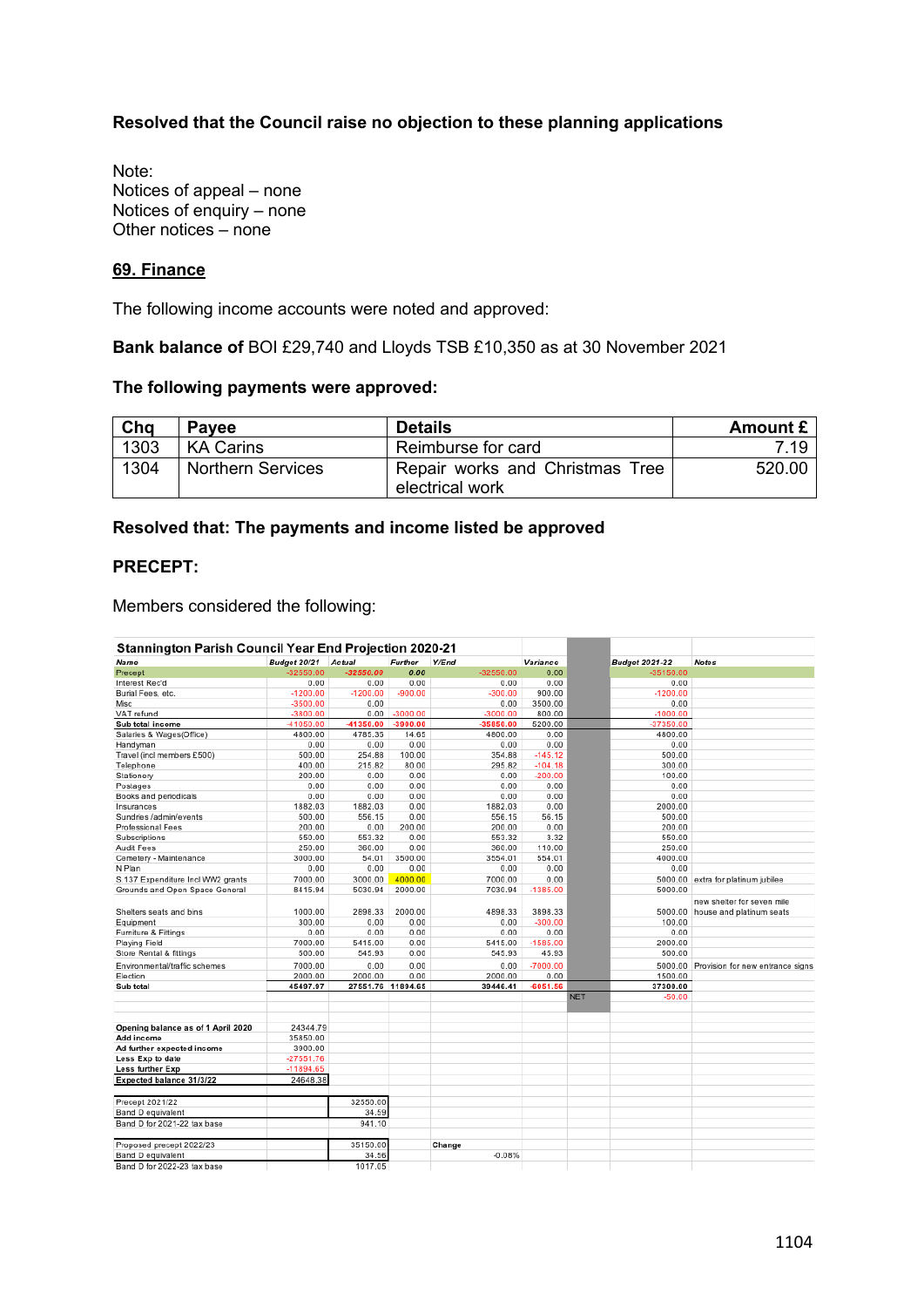| <b>Tax Base</b> | 1,017.05 |       | 2022  |       |       |       |       |       |
|-----------------|----------|-------|-------|-------|-------|-------|-------|-------|
| Precept         | А        | в     | C     | D     | E     | F     | G     | н     |
|                 | 6/9      | 7/9   | 8/9   | 9/9   | 11/9  | 13/9  | 15/9  | 18/9  |
|                 | 0.67     | 0.78  | 0.89  | 1.00  | 1.22  | 1.44  | 1.67  | 2.00  |
| 1000.00         | 0.83     | 0.97  | 1.10  | 1.24  | 1.51  | 1.79  | 2.07  | 2.48  |
| 20000.00        | 13.18    | 15.34 | 17.50 | 19.66 | 23.99 | 28.32 | 32.84 | 39.33 |
| 20500.00        | 13.50    | 15.72 | 17.94 | 20.16 | 24.59 | 29.03 | 33.66 | 40.31 |
| 21000.00        | 13.83    | 16.11 | 18.38 | 20.65 | 25.19 | 29.73 | 34.48 | 41.30 |
| 21500.00        | 14.16    | 16.49 | 18.81 | 21.14 | 25.79 | 30.44 | 35.30 | 42.28 |
| 22000.00        | 14.49    | 16.87 | 19.25 | 21.63 | 26.39 | 31.15 | 36.12 | 43.26 |
| 22500.00        | 14.82    | 17.26 | 19.69 | 22.12 | 26.99 | 31.86 | 36.95 | 44.25 |
| 22950.00        | 15.12    | 17.60 | 20.08 | 22.57 | 27.53 | 32.49 | 37.68 | 45.13 |
| 23000.00        | 15.15    | 17.64 | 20.13 | 22.61 | 27.59 | 32.56 | 37.77 | 45.23 |
| 24000.00        | 15.81    | 18.41 | 21.00 | 23.60 | 28.79 | 33.98 | 39.41 | 47.20 |
| 25000.00        | 16.47    | 19.17 | 21.88 | 24.58 | 29.99 | 35.40 | 41.05 | 49.16 |
| 26000.00        | 17.13    | 19.94 | 22.75 | 25.56 | 31.19 | 36.81 | 42.69 | 51.13 |
| 27000.00        | 17.79    | 20.71 | 23.63 | 26.55 | 32.39 | 38.23 | 44.33 | 53.09 |
| 28000.00        | 18.45    | 21.47 | 24.50 | 27.53 | 33.59 | 39.64 | 45.98 | 55.06 |
| 29000.00        | 19.10    | 22.24 | 25.38 | 28.51 | 34.79 | 41.06 | 47.62 | 57.03 |
| 30000.00        | 19.76    | 23.01 | 26.25 | 29.50 | 35.99 | 42.48 | 49.26 | 58.99 |
| 31000.00        | 20.42    | 23.77 | 27.13 | 30.48 | 37.19 | 43.89 | 50.90 | 60.96 |
| 32000.00        | 21.08    | 24.54 | 28.00 | 31.46 | 38.39 | 45.31 | 52.54 | 62.93 |
| 33000.00        | 21.74    | 25.31 | 28.88 | 32.45 | 39.59 | 46.72 | 54.19 | 64.89 |
| 34000.00        | 22.40    | 26.08 | 29.75 | 33.43 | 40.78 | 48.14 | 55.83 | 66.86 |
| 35000.00        | 23.06    | 26.84 | 30.63 | 34.41 | 41.98 | 49.56 | 57.47 | 68.83 |
| 35150.00        | 23.16    | 26.96 | 30.76 | 34.56 | 42.16 | 49.77 | 57.72 | 69.12 |
| 36000           | 23.72    | 27.61 | 31.50 | 35.40 | 43.18 | 50.97 | 59.11 | 70.79 |
| 37000           | 24.37    | 28.38 | 32.38 | 36.38 | 44.38 | 52.39 | 60.75 | 72.76 |
| 38000           | 25.03    | 29.14 | 33.25 | 37.36 | 45.58 | 53.80 | 62.40 | 74.73 |
| 39000           | 25.69    | 29.91 | 34.13 | 38.35 | 46.78 | 55.22 | 64.04 | 76.69 |
| 40000           | 26.35    | 30.68 | 35.00 | 39.33 | 47.98 | 56.63 | 65.68 | 78.66 |
| 41000           | 27.01    | 31.44 | 35.88 | 40.31 | 49.18 | 58.05 | 67.32 | 80.63 |
| 42000           | 27.67    | 32.21 | 36.75 | 41.30 | 50.38 | 59.47 | 68.96 | 82.59 |
| 43000           | 28.33    | 32.98 | 37.63 | 42.28 | 51.58 | 60.88 | 70.61 | 84.56 |
| 44000           | 28.99    | 33.74 | 38.50 | 43.26 | 52.78 | 62.30 | 72.25 | 86.52 |
| 45000           | 29.64    | 34.51 | 39.38 | 44.25 | 53.98 | 63.71 | 73.89 | 88.49 |

# **Resolved that the precpt for the coming year be £35150**

# **70. Ongoing update on COVID19 Pandemic**

The Parish Council continues to monitor the situation and give support where necessary to individuals and groups. There is a new variant of the virus that is sweeping the country and is more virulent than the last. Volunteers continue to do an amazing job at supporting elderly and vulnerable residents.

# **71. Correspondence**

All correspondence noted unless indicated otherwise: